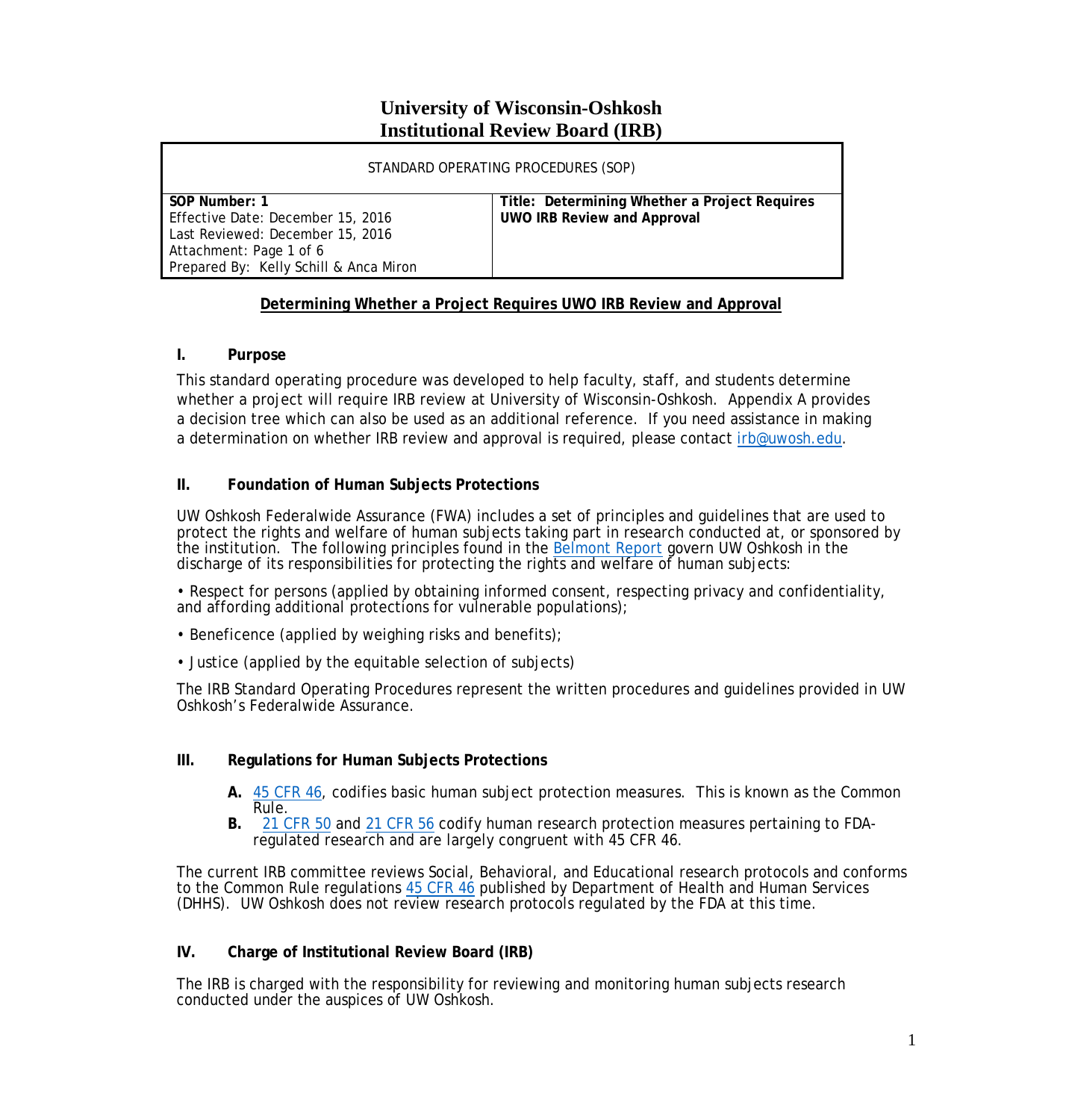Human subjects research that meets any of the following criteria will be subject to UW Oshkosh IRB review and monitoring:

- The research is sponsored by UW Oshkosh
- The research is conducted or directed by any faculty, staff member, student, or affiliated member of the University in connection with his or her UW Oshkosh responsibilities
- The research involves access to any property, equipment, or facility of UW Oshkosh other than access to open spaces on the University campus that are readily available to the public at large (Example of space readily available to public: Reeve Union)

#### **V. Determining whether IRB Review is Required**

The first question with respect to IRB review of a project is a determination of whether the project fits the definition of human subjects research. The definitions of "research" and "human subjects" for this purpose are derived from federal research regulations [45 CFR 46.102.](http://www.hhs.gov/ohrp/regulations-and-policy/regulations/45-cfr-46/%2346.102) Secondly, if the project meets the definition of human subjects research, a determination must be made on whether UW Oshkosh is engaged in the research (See V.3 for determining if UWO is engaged in the research).

#### **1.** Does the project meet the definition of **Research?**

The definition of research as defined by the Department of Health and Human Services (DHHS) regulations: "Research means a *systematic investigation*, including research development, testing and evaluation, designed to develop or contribute to *generalizable knowledge*." [45 CFR 46.102 \(d\)](http://www.hhs.gov/ohrp/regulations-and-policy/regulations/45-cfr-46/index.html%2346.102)

To be considered a "systematic investigation", the concept of a research project must meet all of the following:

- Attempt to answer research questions.
- Is methodologically driven, that is, it collects data or information in an organized and consistent way.
- The data or information are analyzed in some way, be it quantitative or qualitative data.
- Conclusions are drawn from the results.

"Generalizable Knowledge" would include one or more of the following concepts:

- The knowledge contributes to a theoretical framework of an established body of knowledge.
- The primary beneficiaries of the research are other researchers, scholars and practitioners in the field of study.
- Publication, presentation or other distribution of the results is intended to inform the field of study.
- The results are expected to be generalized to a larger population beyond the site of data collection or population studied.
- The results are intended to be replicated in other settings.

#### **2.** Does the project involve *Human Subjects***?**

DHHS regulations define a human subject as "a living individual about whom an investigator conducting research obtains (1) data through *intervention* or *interaction* with the individual, or (2) identifiable *private information*." [45 CFR 46.102\(f\)](http://www.hhs.gov/ohrp/regulations-and-policy/regulations/45-cfr-46/index.html%2346.102)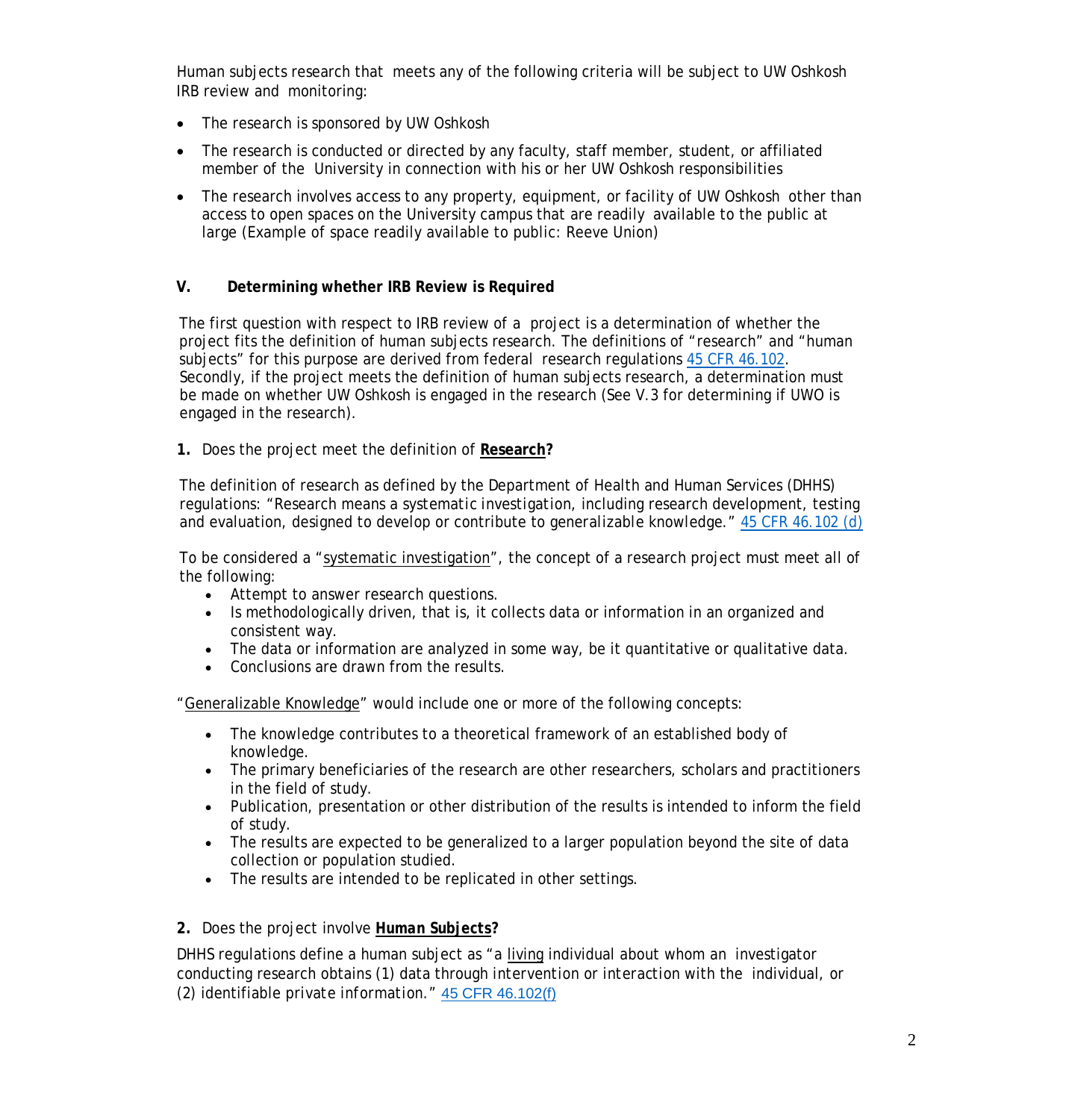*"Intervention"* includes:

- physical procedures by which data are gathered (for example, venipuncture, imaging, BMI)
- manipulations of the subject or the subject's physical or virtual environment that are performed for research purposes

"Interaction" includes:

- communication or interpersonal contact between investigator and subject
- includes face-to-face interviews, focus groups, surveys, mail, and online communication/ contact (i.e. interaction through computer, phones, games or experiments in physical or electronic environments, as well as any other mode of communication)

"*Private information"* includes:

- information about behavior that occurs in a context in which an individual can reasonably expect that no observation or recording is taking place, and
- information which has been provided for specific purposes by an individual and which the individual can reasonably expect will not be made public (for example, a medical record).

Private information must be **individually identifiable** (i.e., the identity of the subject is or may readily be ascertained by the investigator or associated with the information) in order for obtaining the information to constitute research involving human subjects.

HIPAA provides a list of 18 [identifiers,](https://www.hipaa.com/hipaa-protected-health-information-what-does-phi-include/) the removal of which renders a data set de-identified for the purpose of determining if a human subject is involved.

Private information scenarios:

- Simple observational studies of public behavior (including television and internet chat rooms) do not involve human subjects as defined, because there is no intervention or interaction and the behavior is not private. However, if the environment is manipulated, it does involve intervention.
- Studies based on data collected for non-research purposes may not constitute human subjects research if individual identity is not identifiable (programmatic data such as service statistics, school attendance data, crime statistics, or election returns).
- Studies based on data that are individually identifiable data but also are publicly available may not constitute human subjects research  $[45$  CFR  $46.101(b)(4)]$ ; however, the term "publicly available" is intended to refer to record sets that are readily available to the broad public. (See **IRB SOP #2: Policy on Analysis of Secondary Datasets** which has a list of public datasets that can be accessed without IRB review).

## **3. Is UW Oshkosh engaged in the research?**

In general, an institution is considered *engaged* in a particular non-exempt human subjects research project when its employees or agents for the purposes of the research project obtain: (1) data about the subjects of the research through intervention or interaction with them; (2) identifiable private information about the subjects of the research; or (3) the informed consent of human subjects for the research.

For additional guidance and examples, see the Office for Human Research Protections (OHRP) [guidance on engagement.](http://www.hhs.gov/ohrp/regulations-and-policy/guidance/guidance-on-engagement-of-institutions/index.html)

UW Oshkosh is engaged in the research if any of the following conditions are met: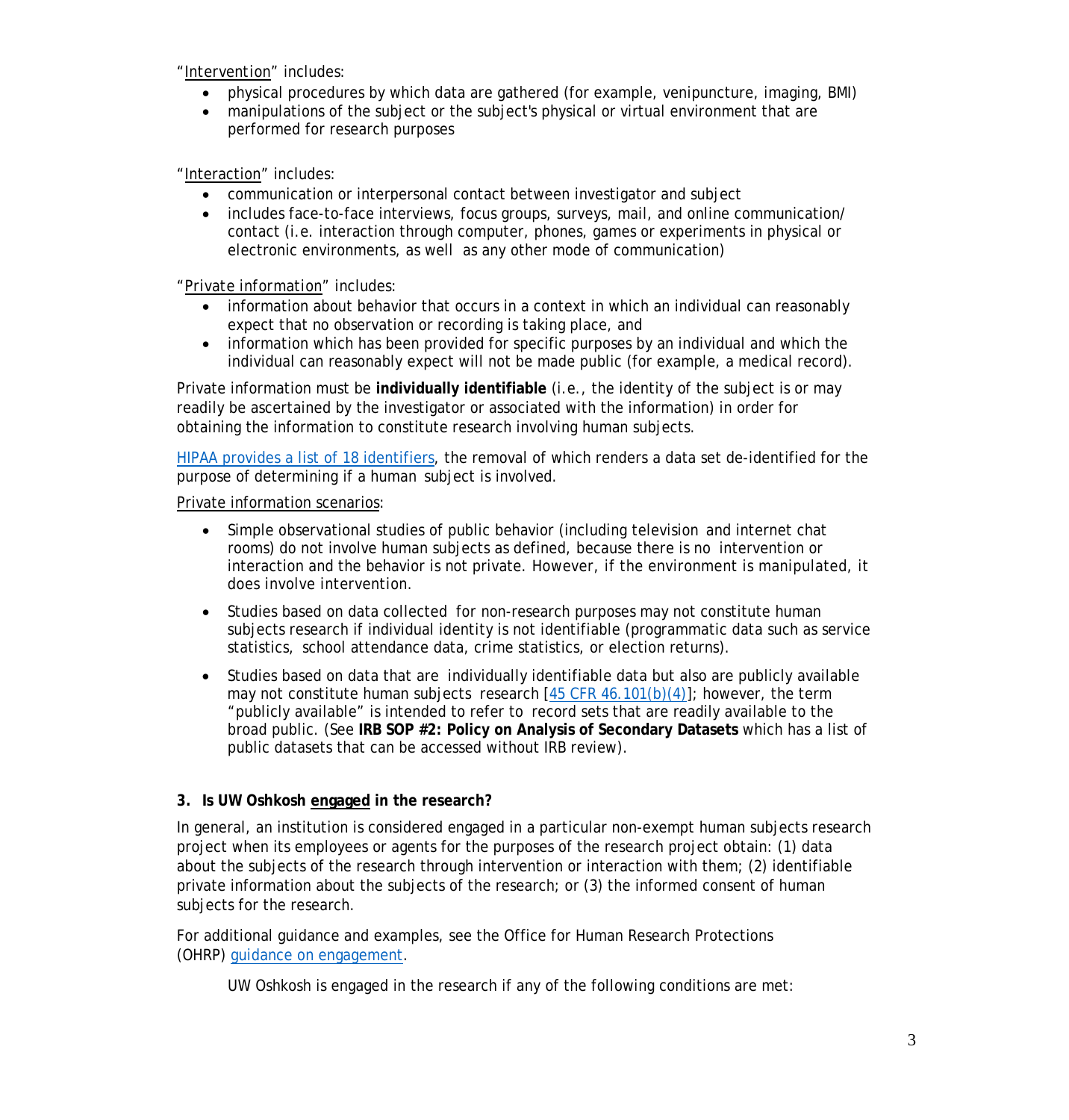- (1) research conducted by a) any faculty member of any rank (tenured, tenure track, adjunct, and emeritus), b) staff member (academic or professional), c) student (undergraduate, graduate, or post-doctoral), or d) visiting faculty/scientist drawing salary support from a UW Oshkosh sponsored project as part of their UW Oshkosh responsibilities
- (2) research conducted by affiliated faculty under UW Oshkosh auspices
- (3) non-UW Oshkosh personnel using UW Oshkosh equipment or facilities not readily available to the public at large
- (4) any individual listed under (1) who obtains identifiable private information or identifiable biological specimen from a collaborator at another Institution

#### **Vl. Decision Chart: Is UWO IRB Review Required**

UW Oshkosh IRB has developed decision trees which can be used as a reference in determining if IRB review is required (see Appendix A). For further guidance, please contact irb@uwosh.edu.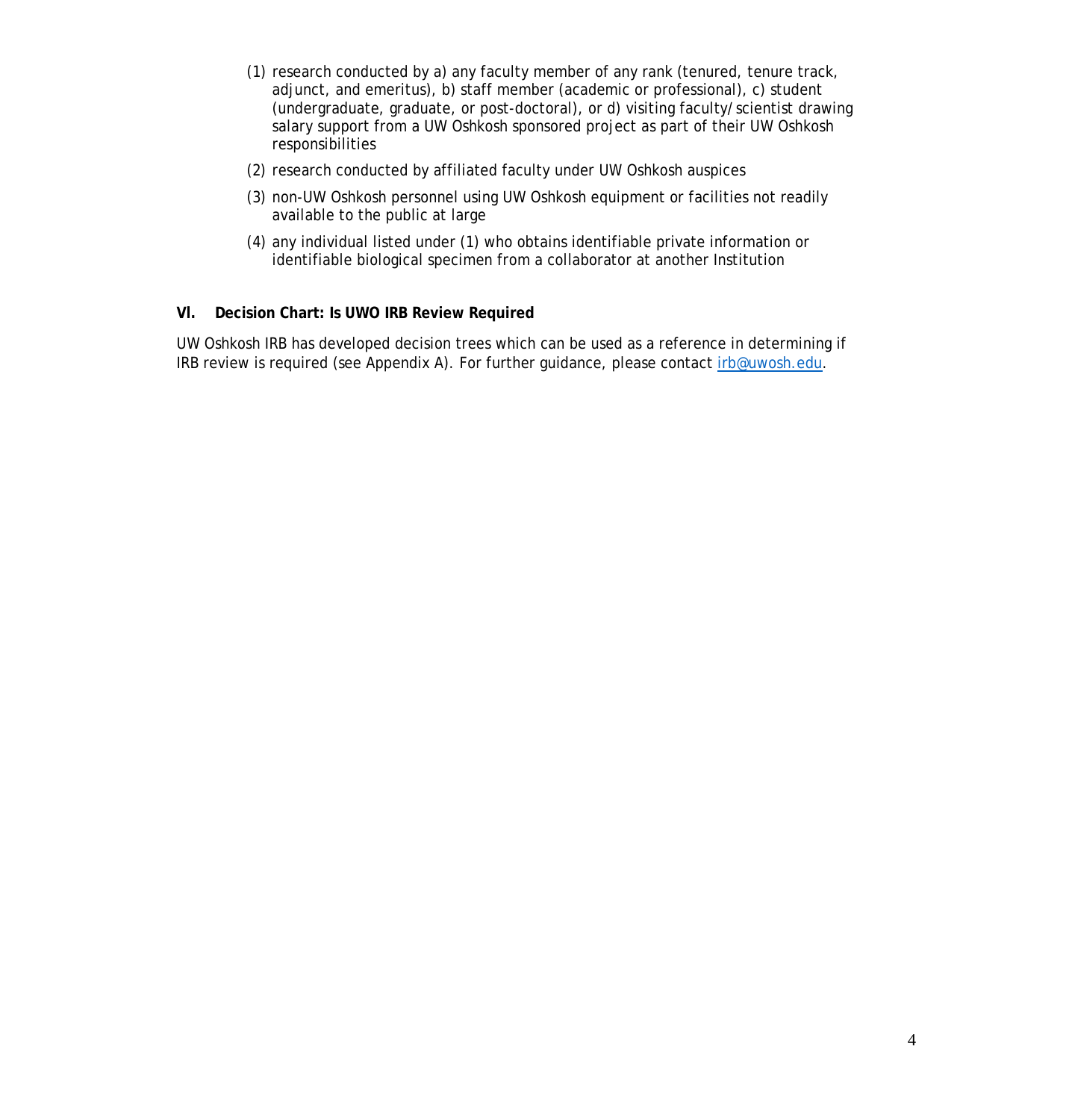## **Appendix A: Does Your Project Require an Application to the UW Oshkosh IRB? Decision Tree #1**